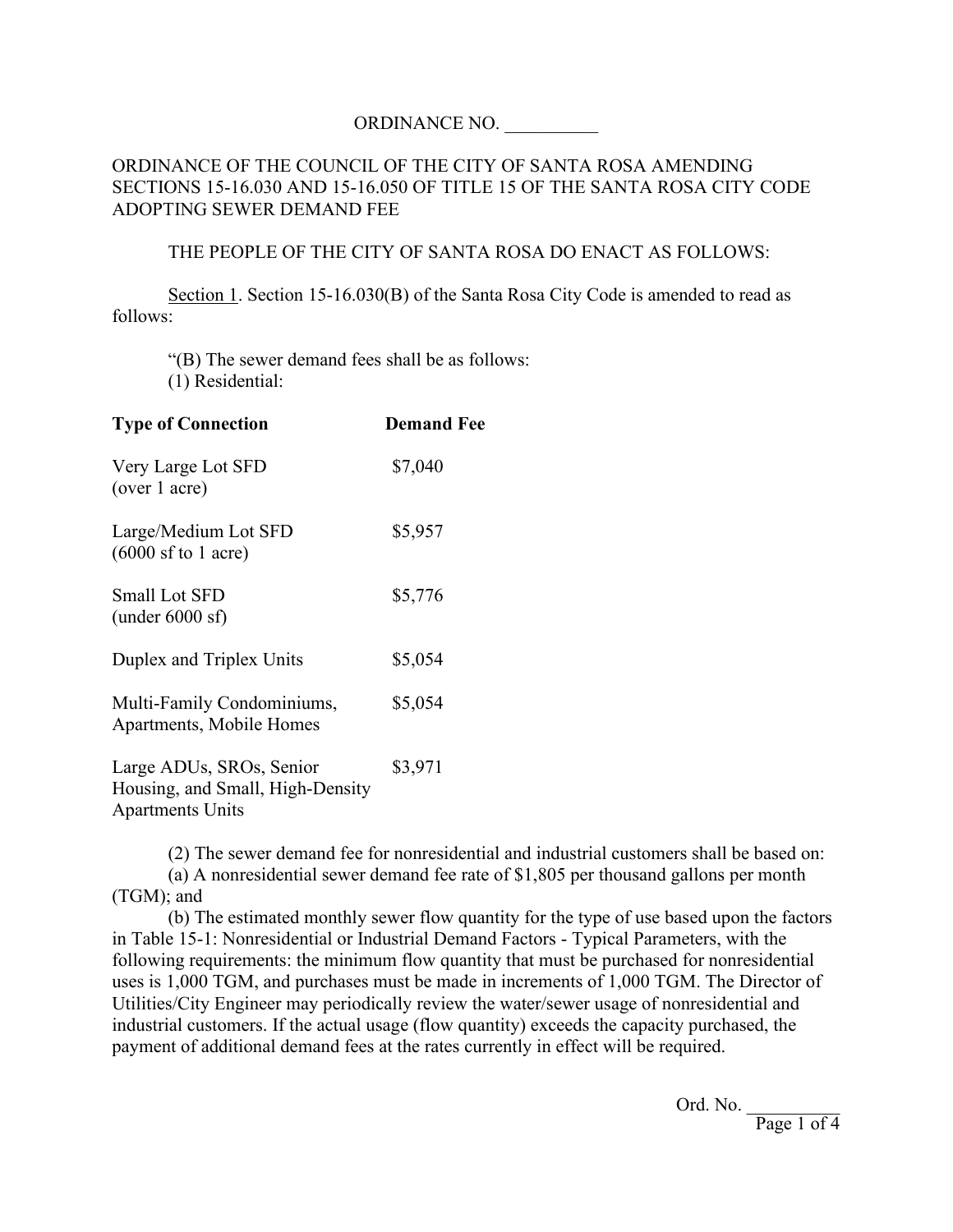Effective January 1, 2008 and continuing thereafter, demand fees shall be adjusted as follows: The dollar amounts shown in §15-16.030 (B) shall be increased (or decreased) on January 1 of each calendar year by a percentage equal to the percentage change in the *Engineering News-Record's* 20-City Construction Cost Index for the 12-month period ending November 30 of the prior calendar year.

(3) The fee per thousand gallons per month shall be adjusted annually on January 1 of each year based on the *Engineering News-Record's* 20-City Construction Cost Index, excepting that the fee per thousand gallons per month will be reviewed at approximately every 5 years and be increased or decreased to take actual changes in the City's General Plan or Department Master Plans into consideration.

| Category       | **Type of Uses                                                                                       | <b>Average Monthly</b><br><b>Flow (gallons per</b><br>month per 1000<br>square feet) |
|----------------|------------------------------------------------------------------------------------------------------|--------------------------------------------------------------------------------------|
| $\mathbf{1}$   | Warehouse                                                                                            | 130                                                                                  |
| $\overline{2}$ | Retail; Schools; Office; Church; Playhouses; Gym<br>without shower; Self-Serve Frozen Yogurt         | 730                                                                                  |
| $\overline{3}$ | Auto Repair                                                                                          | 670                                                                                  |
| $\overline{4}$ | Dental Office                                                                                        | 2,950                                                                                |
| 5              | <b>Auto Sales</b>                                                                                    | 1,540                                                                                |
| 6              | Halls                                                                                                | 1,440                                                                                |
| $\tau$         | Movie Theaters                                                                                       | 1,700                                                                                |
| 8              | <b>Surgery Centers</b>                                                                               | 4,400                                                                                |
| 9              | Convenience Store; Grocery without food preparation;<br>Gas Station (car wash calculated separately) | 2,730                                                                                |
| 10             | Barber; Beauty Salon                                                                                 | 3,970                                                                                |
| 11             | <b>Bakery</b>                                                                                        | 2,890                                                                                |
| 12             | Deli; Grocery with food preparation                                                                  | 5,160                                                                                |
| 13             | Veterinary Clinic                                                                                    | 5,210                                                                                |
| 14             | Motels; Hotels (restaurant and conference center areas<br>calculated separately)                     | 7,350                                                                                |
| 15             | Gym with showers                                                                                     | 8,250                                                                                |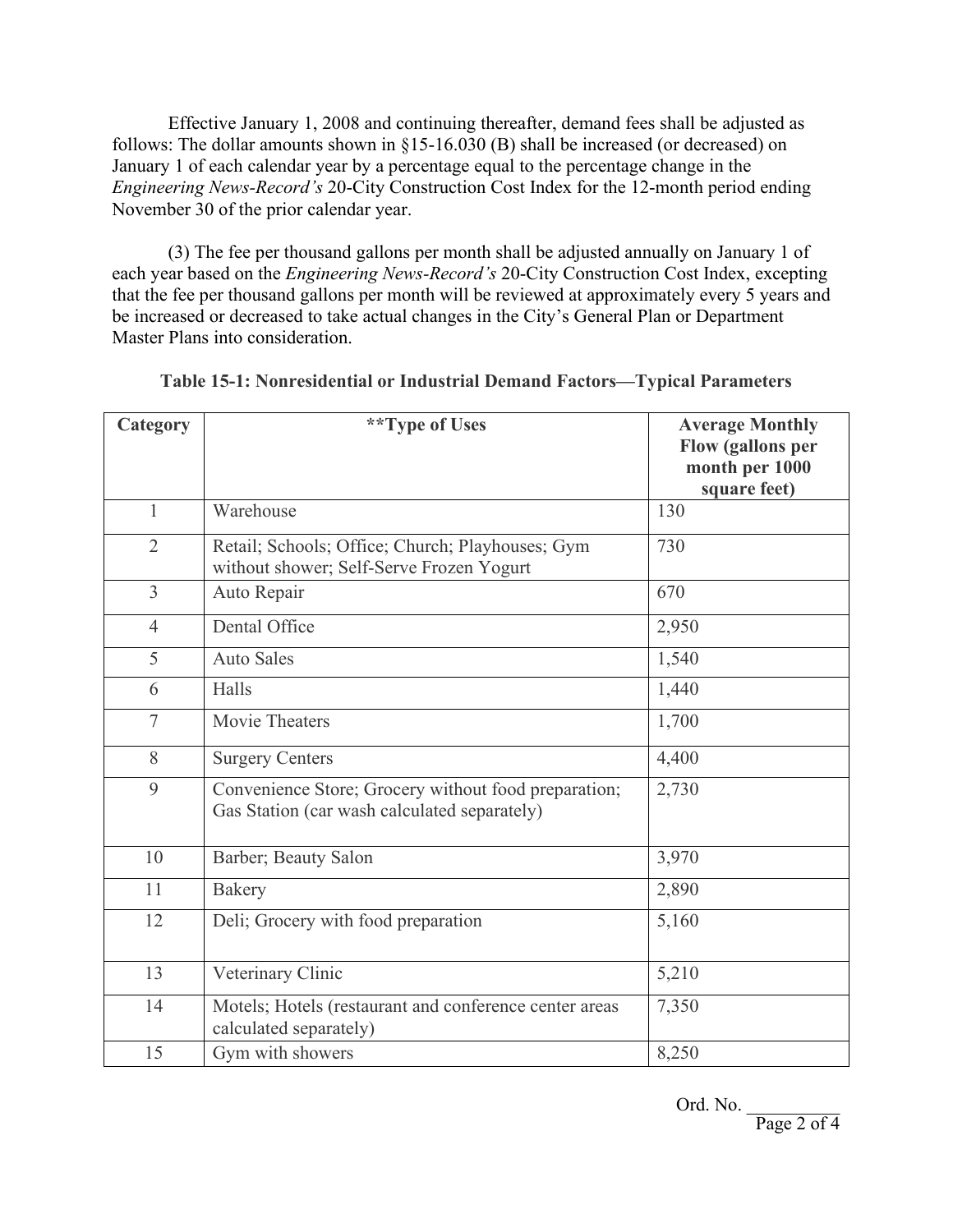| 16                                                                                                                                                                                               | Hospital                                         | 11,840 gallons per<br>month per bed                   |  |
|--------------------------------------------------------------------------------------------------------------------------------------------------------------------------------------------------|--------------------------------------------------|-------------------------------------------------------|--|
| 17                                                                                                                                                                                               | Bar                                              | 6,940                                                 |  |
| 18                                                                                                                                                                                               | Coffee shop                                      | 9,460                                                 |  |
| 19                                                                                                                                                                                               | Restaurant                                       | 9,900                                                 |  |
| 20                                                                                                                                                                                               | Skill Nursing; Assisted Living; Residential Care | 2,307 gallons per<br>month, per bed                   |  |
| 21                                                                                                                                                                                               | <b>Commercial Laundry</b>                        | 70% of water use based<br>on comparable<br>operations |  |
| 22                                                                                                                                                                                               | Car wash                                         | 40% of water use based<br>on comparable<br>operations |  |
| ** The usage for categories not shown in this table, such as coin laundry facilities, wineries,<br>breweries and distilleries, will be determined based on comparable uses and data submitted by |                                                  |                                                       |  |

applicant."

Section 2. Environmental Determination. The Council finds that the adoption and implementation of this ordinance are exempt from the provisions of the California Environmental Quality Act in that the Council finds there is no possibility that the implementation of this ordinance may have significant effects on the environment.

Section 3. Severability. If any section, subsection, sentence, clause, phrase or word of this ordinance is for any reason held to be invalid and/or unconstitutional by a court of competent jurisdiction, such decision shall not affect the validity of the remaining portions of this ordinance.

 $1/1$ 

///  $\,$ 

 $1/1$